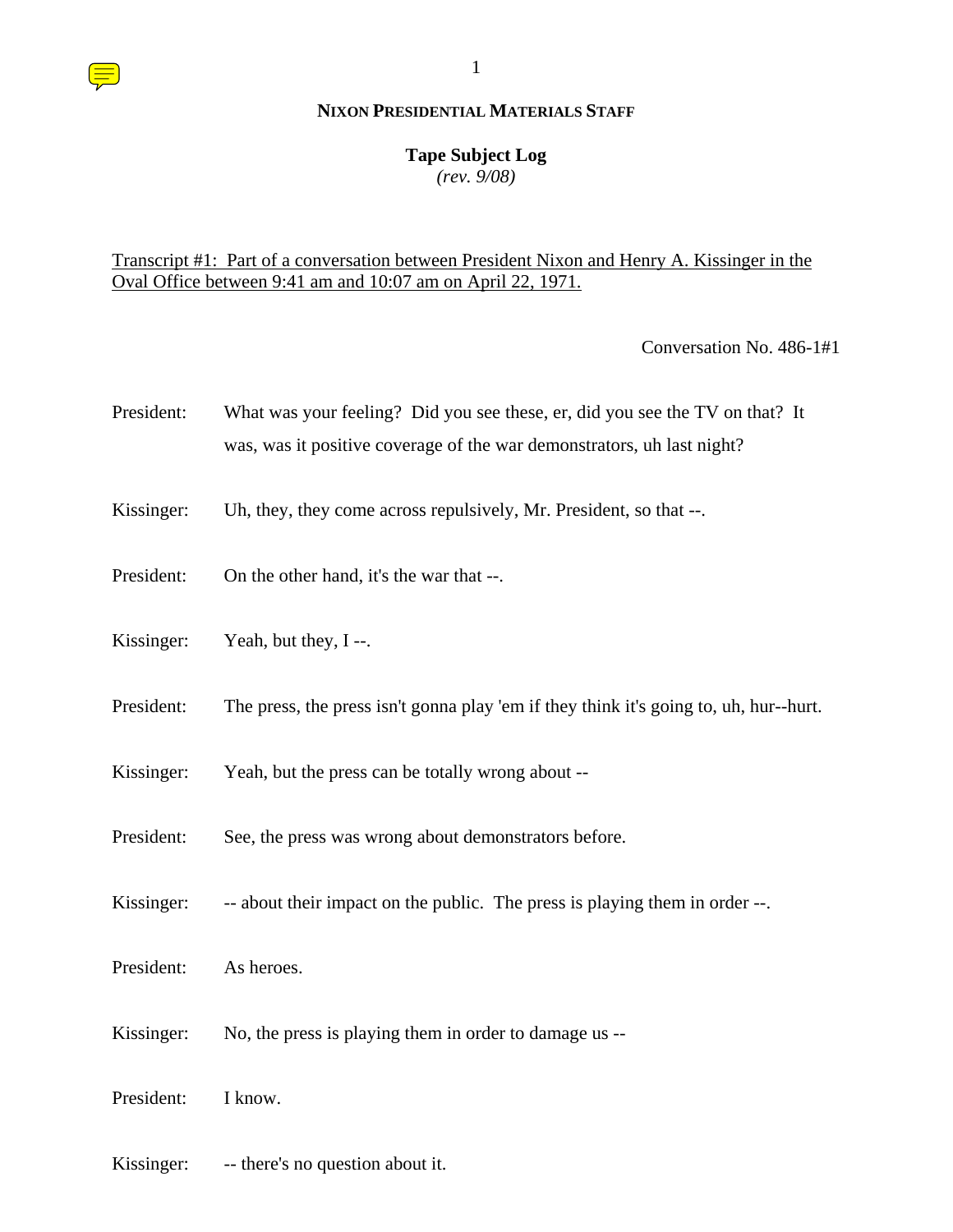#### **Tape Subject Log** *(rev. 9/08)*

Conv. No. 486-1#1 (cont.)

President: I know.

Kissinger: It's hard to play the material because they talk so inarticulately. The press is treating them respectfully --

President: Yeah.

Kissinger: -- on television but --

President: Yeah.

Kissinger: -- it's, I think, the average citizen's, uh, reaction has to be very negative. They talk inarticulately, they, uh, uh, they look like slobs, they, they don't look patriotic, uh, they don't even get across the, they look like a bunch of hippies in uniform.

President: See what, see what, see what Haldeman thinks, but, I'll tell you, the why, the guy that I, this is, let's not fight this battle on this kinda thing. Let's get him and needle him every day. Say, "Now, John, you can get it across," and just, and say, "Now, John, it's just only fair that, I think you ought to make it a point to Scali."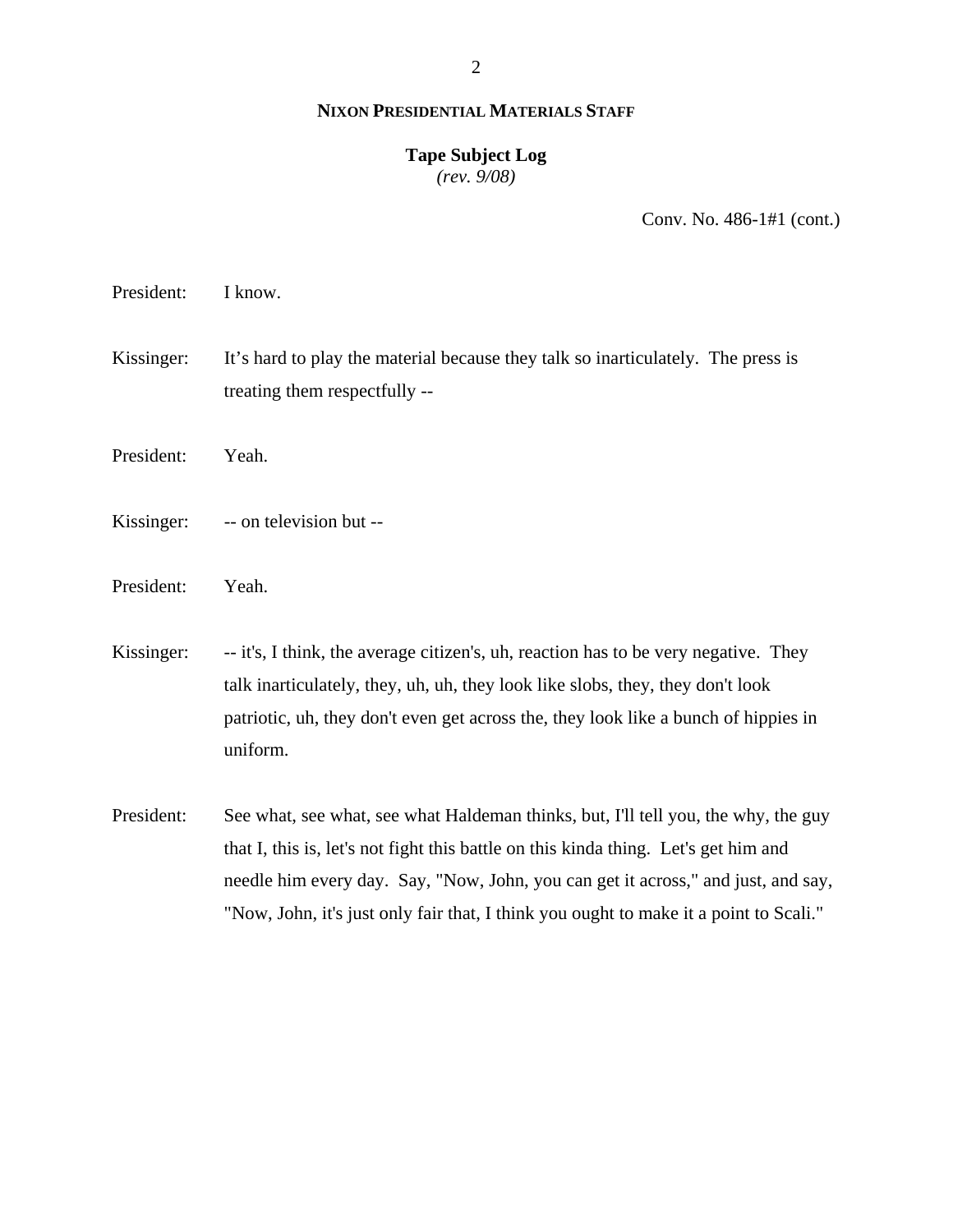#### **Tape Subject Log**

*(rev. 9/08)*

Transcript #2: Part of a conversation among President Nixon, H. R. ("Bob") Haldeman, and Henry A. Kissinger in the Oval Office between 9:41 am and 10:07 am on April 22, 1971.

Conversation No. 486-1#2

- President: I was gonna ask you the question, uh, that I asked Henry I, I noticed Buchanan makes a great point out of it as he should. Mort Allin does the back, each of the networks gotta, uh, put in between five and six minutes on the demonstrators as the lead story last night. Question: the press obviously is, the TV is doing it for the purpose of hurting us and the war effort [unintelligible]. Well, they look bad.
- Haldeman: Well, I --

President: [Unintelligible] I don't know.

- Haldeman: -- I, I just pull the [unintelligible] say to --
- President: [Unintelligible] talking about.

Haldeman: -- to get into exactly that question. And the question I think we're, we got to figure out we do. We're, we're on a strange wicket here in that the Justice Department went and asked the court for an order to get those people off the Mall and the court granted the order. No, the court denied the order. It was then, then up to the Chief Justice of the Supreme. --

President: Yeah, that's right. Haldeman: -- Court who up-upheld the Justice order. Uh, that was then appealed to the entire Supreme Court and the entire Supreme Court upheld the order, and we now have a situation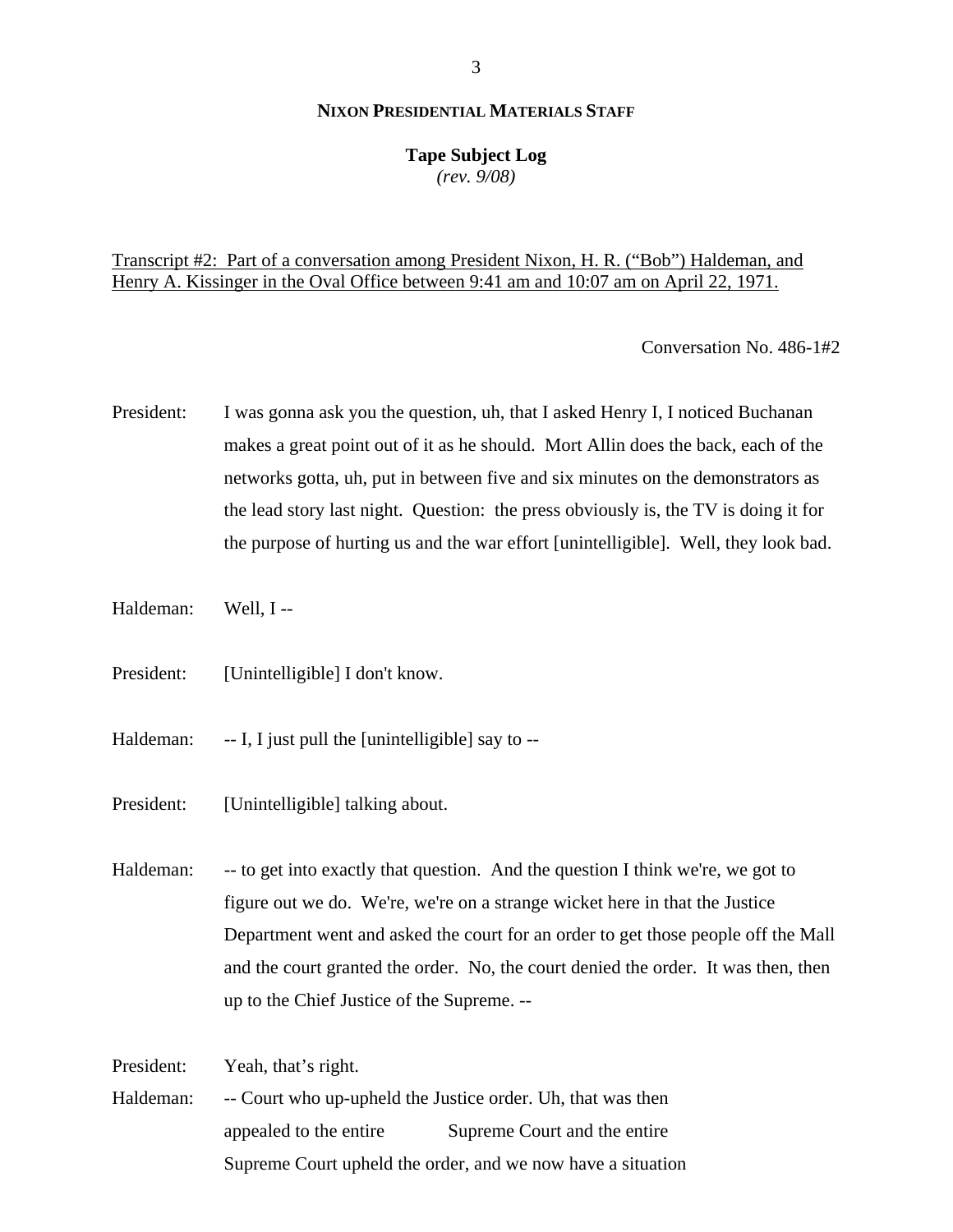#### **Tape Subject Log**

*(rev. 9/08)*

Conv. No. 486-1#2 (cont.)

| where those people are camping on the Mall in defiance of the |
|---------------------------------------------------------------|
| Supreme Court --                                              |

- President: Leave 'em there.
- Haldeman: -- and --
- President: Leave 'em there.
- Haldeman: -- the question of what we do about it.
- President: No, leave them there. Haggle around about it. Now, God damn it.
- Haldeman: That's, I agree.
- President: Haggle around.
- Haldeman: We've --
- President: Show.
- Haldeman: -- got to look like we're haggling around. We've got to [unintelligible].

President: No, we definitely don't want, Mitchell says, I talked to him about it yesterday, and he said that he's going to just present the thing to them and we're negotiating with their lawyers. Negotiate on it. Negotiate on it.

Haldeman: [Unintelligible]. The problem there is their lawyers are smarter than we are 'cause Ramsey Clark went out and said, "We've lost. The order is clear. You must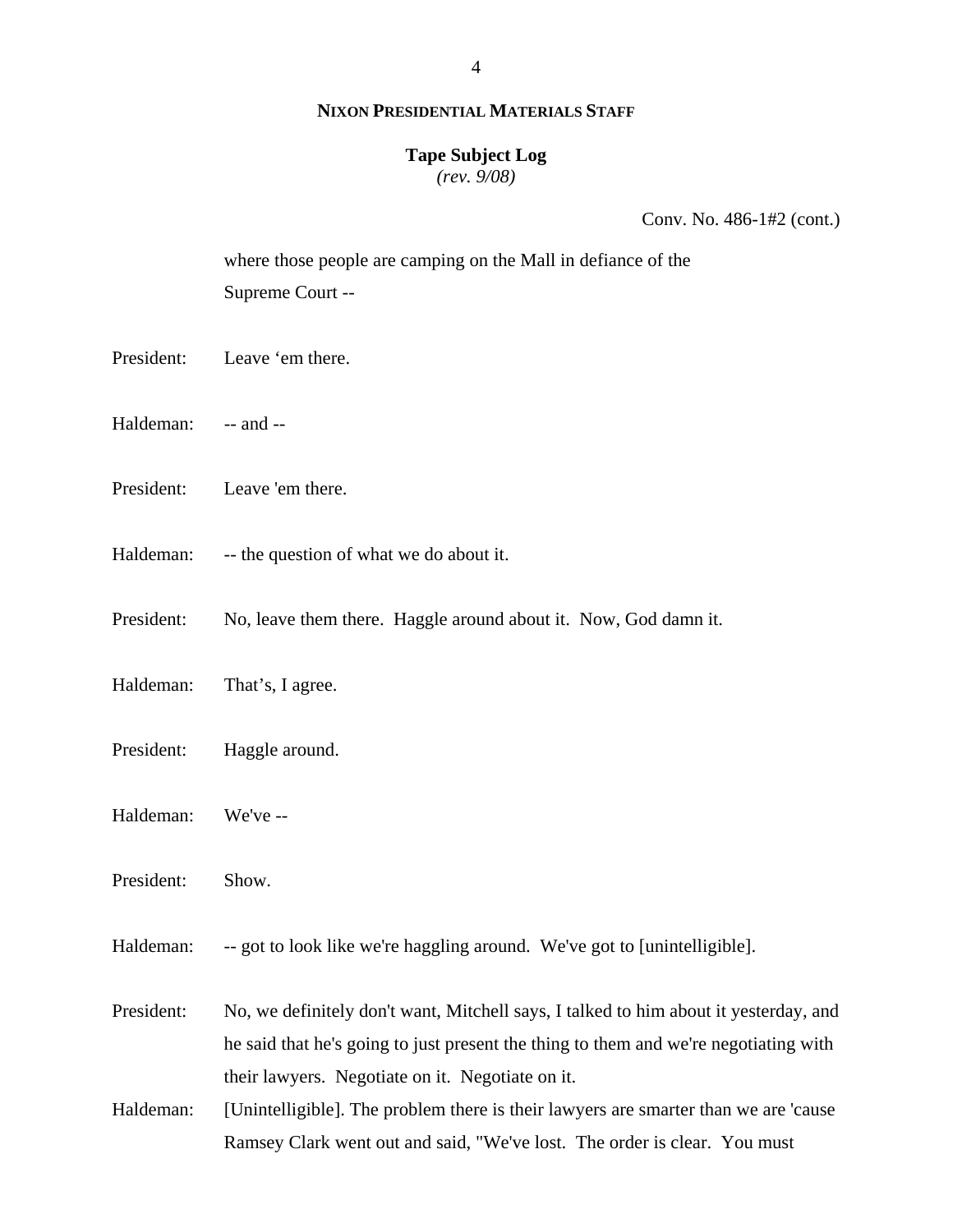# **Tape Subject Log**

*(rev. 9/08)*

Conv. No. 486-1#2 (cont.)

leave."

- President: That's right. Good. All right.
- Haldeman: It was pretty smart on Ramsey Clark's part.
- President: Fine.
- Haldeman: Then they took a vote and said, "We won't leave anywhere."
- President: Right.
- Haldeman: "We'll negotiate."
- President: J-j-just continue to negotiate with 'em. Don't throw those guys off! We cannot have that sort of a situation. Forget the law and order thing.
- Haldeman: Now here's the problem: we, they were gain' on the assumption they would leave tomorrow night, er, leave tomorrow after they finished their --.
- President: Yeah. Then the other riots begin.
- Haldeman: Now it turns out that they plan to stay there on for the next couple weeks while the other riots begin and that the other rioters will now start doing it. Then we get into another [unintelligible]. Then --
- President: Then go in and move.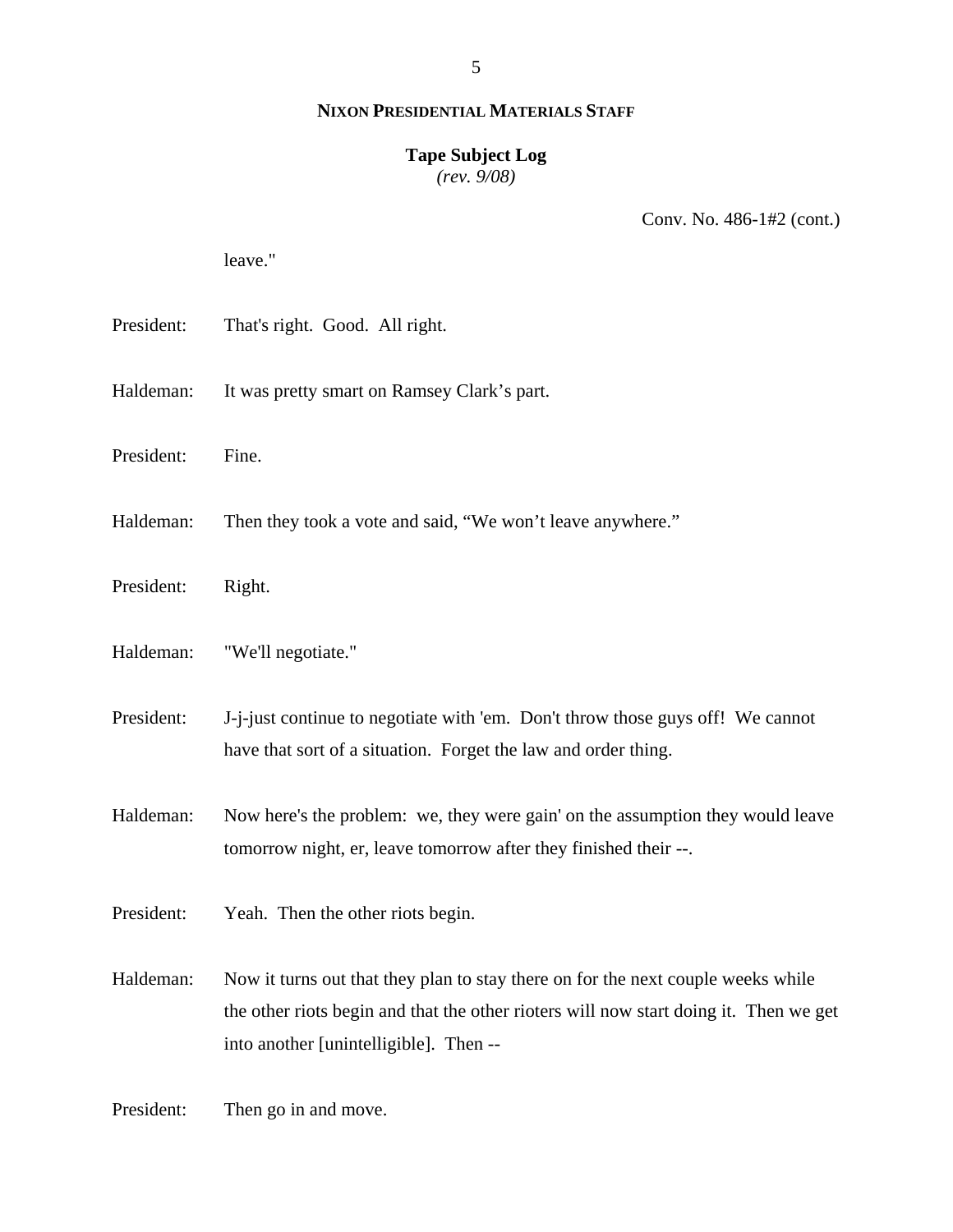#### **Tape Subject Log**

*(rev. 9/08)*

Conv. No. 486-1#2 (cont.)

| Haldeman: | -- then we gotta go in and move. |  |
|-----------|----------------------------------|--|
|-----------|----------------------------------|--|

President: When the other rioters arrive, then you go ahead and move them out. But don't move the veterans out. Just, you're continuing to negotiate on the matter.

Haldeman: Did you hear about the lady from Texas?

President: No.

Haldeman: No, God, she was great. A nice dec-, American lady from Texas who was up there, and they showed 'em on the Capitol steps, all these miserable-looking shits, and this --.

Kissinger: Uh, uh, believe me, they --.

Haldeman: It is just awful. And this lady got up and she was so trembling with emotion, well, controlled emotions --.

President: Was it on TV?

Haldeman: Yes. She said, "Could I say something?" And they said yes. And so she came to the microphone. She said, "I'm a taxpayer. I pay tremendous amounts of money to support you people. Now get out of here and go to work and earn a living."

Kissinger: [laughs]

Haldeman: Puts down her microphone and goes away and, boy, that's just attractive as hell on television 'cause every-, you can just see everybody at home who is the same way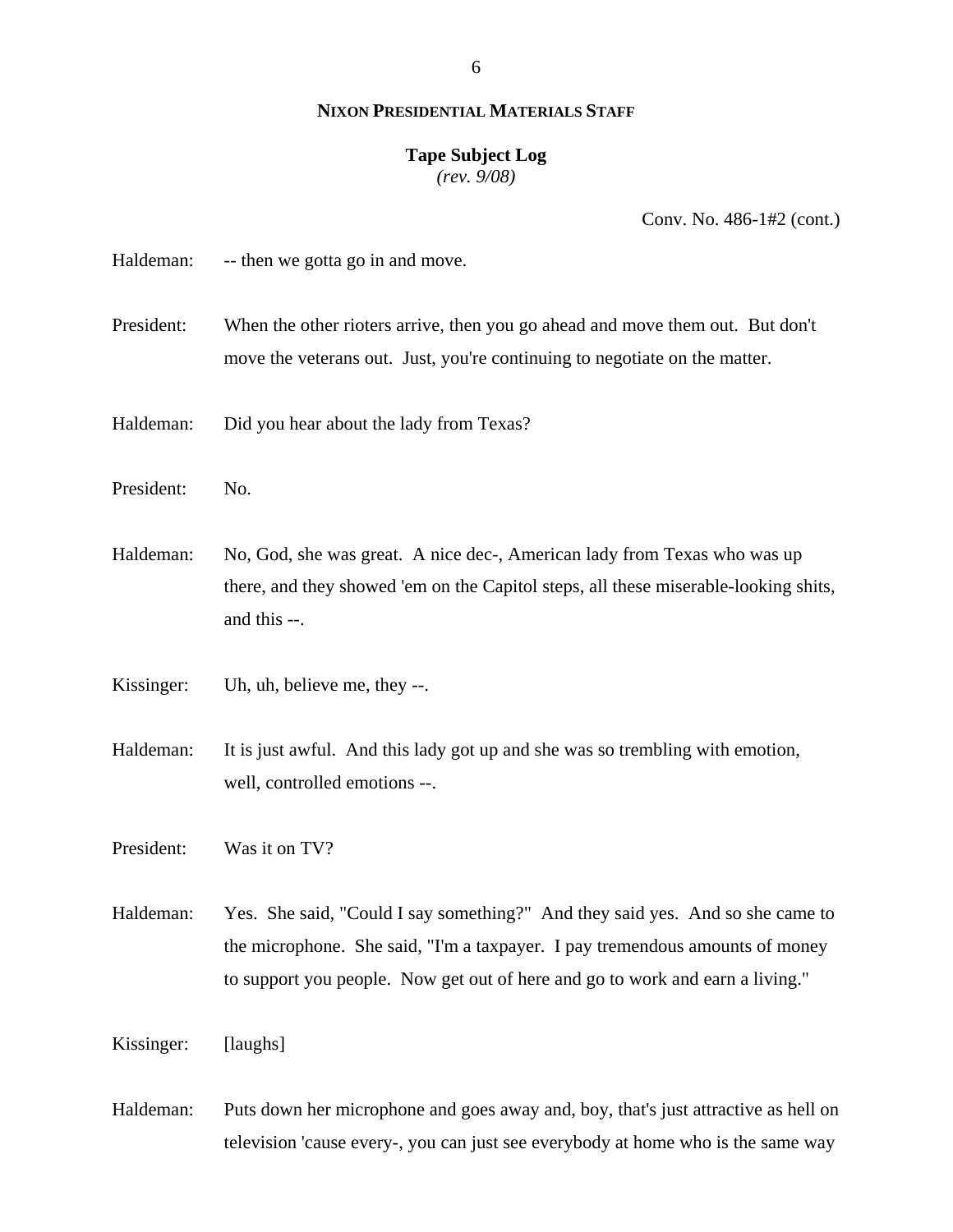7

## **NIXON PRESIDENTIAL MATERIALS STAFF**

## **Tape Subject Log**

*(rev. 9/08)*

Conv. No. 486-1#2 (cont.)

sayin', "Right on, lady." Boy, it, uh --

Kissinger: Oh, they looked awful.

Haldeman: -- it was very emotional [unintelligible].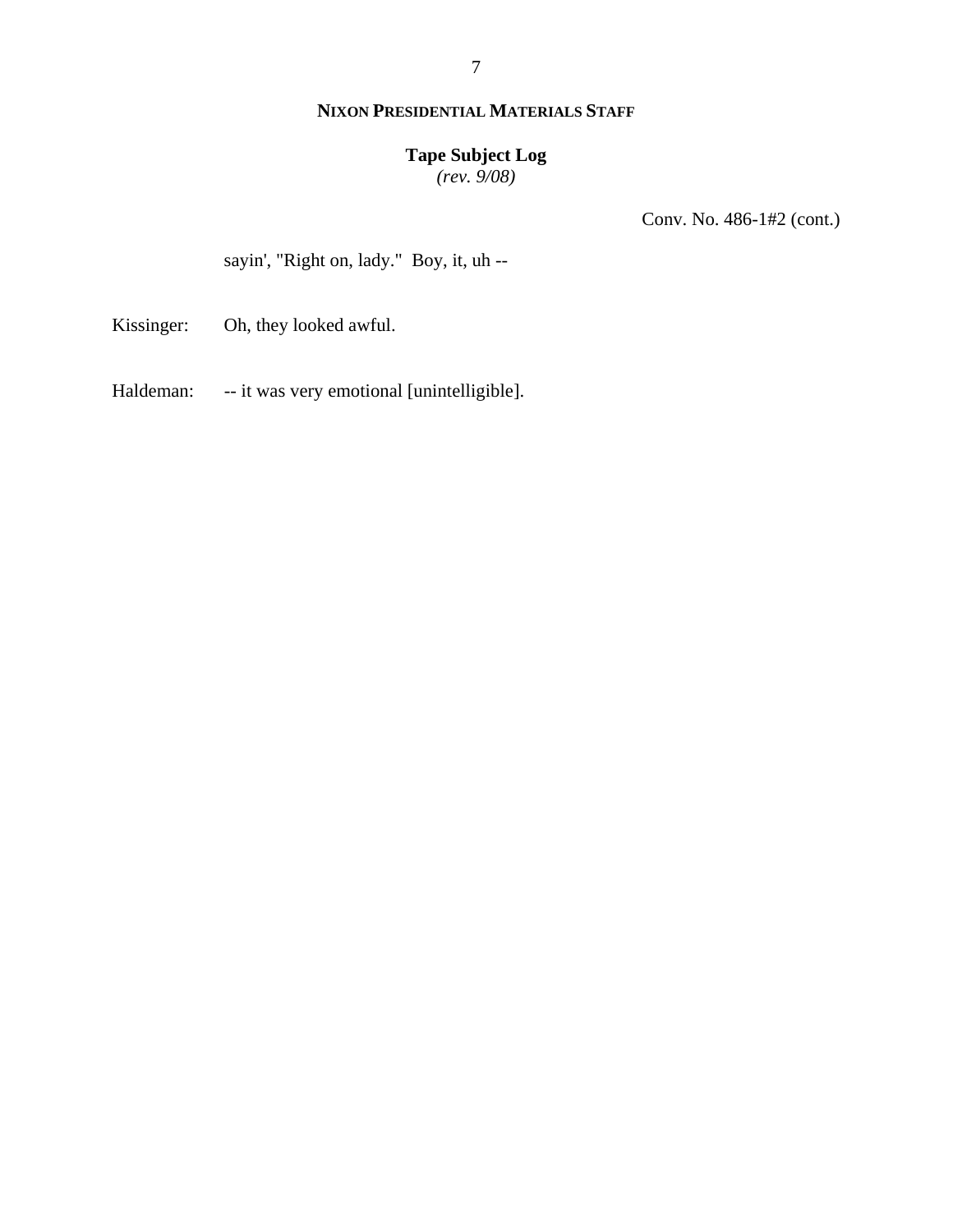#### **Tape Subject Log**

*(rev. 9/08)*

#### Transcript #3: Part of a conversation among President Nixon, H. R. ("Bob") Haldeman, and Henry A. Kissinger in the Oval Office between 9:41 am and 10:07 am on April 22, 1971.

Conversation No. 486-1#3

- President: On the other hand --
- Haldeman: Yeah.
- President: -- don't, don't, don't get into the business where we show them any mind. I'm not going to see 'em. I'm not gonna have any of 'em up here.
- Haldeman: [Unintelligible].
- President: I don't want anybody from the White House to go down and commiserate with them. I want them treated with cool respect, that's all. And, uh, as far as, as far as enforcing the law, the Attorney General's doing his best to enforce it without violence, uh, we're trying to get a [unintelligible]. He's gonna talk and he should meet with Clark again today. "Now you're the attorney for this group. I urge you again, Mr. Clark" - put the monkey back, back on his back but don't let Mitchell order the Park Police, you see, Henry, the picture of taking an amputee, there are three amputees in there, and herding them off of there - that's, that'll kill us. We ain't gonna do it. Let those bastards stay there throughout - it'll start raining one of these days. It'll rain good. Is that your view, Henry?
- Haldeman: At least --.
- Kissinger: At least for a, for a bit. I, I think --

Haldeman: If it gets into next week then [unintelligible].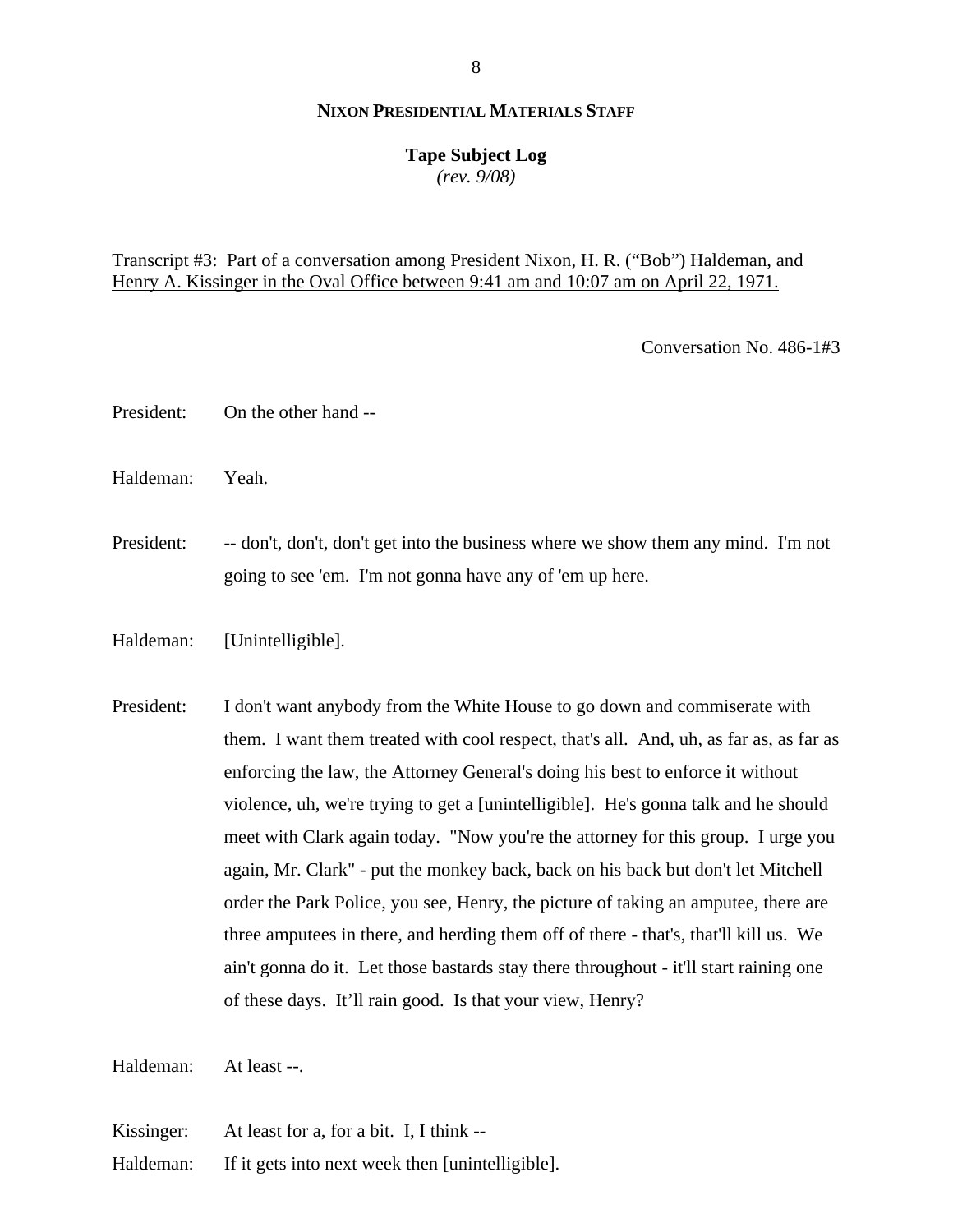# **Tape Subject Log**

*(rev. 9/08)*

Conv. No. 486-1#3 (cont.)

Kissinger: -- I think if you waited a week, if you can demonstrate that you've waited a week, you've asked them every day to leave, but they're becoming a public spectacle, and if you persist in it very carefully --.

- President: Yeah.
- Haldeman: And get it away from veterans.
- Kissinger: Yeah.

Haldeman: If you get past Saturday, when you get all the rowdy people in, instead of just veterans, then you're in a much better position to [unintelligible] --

- President: Yeah.
- Haldeman: -- the whole thing [unintelligible].

President: But I have a feeling about it. I may be wrong, I've just got a feeling that people are turned off by the war. They may be turned off more by this kind of ratty people. What do you think, Bob? I don't know. I don't know.

Haldeman: I hope they are.

President: In Washington, D.C., they're not, that's for sure. But the country, your poll so indicates this [unintelligible].

Haldeman: It sure does. I think they are in Washington, D.C.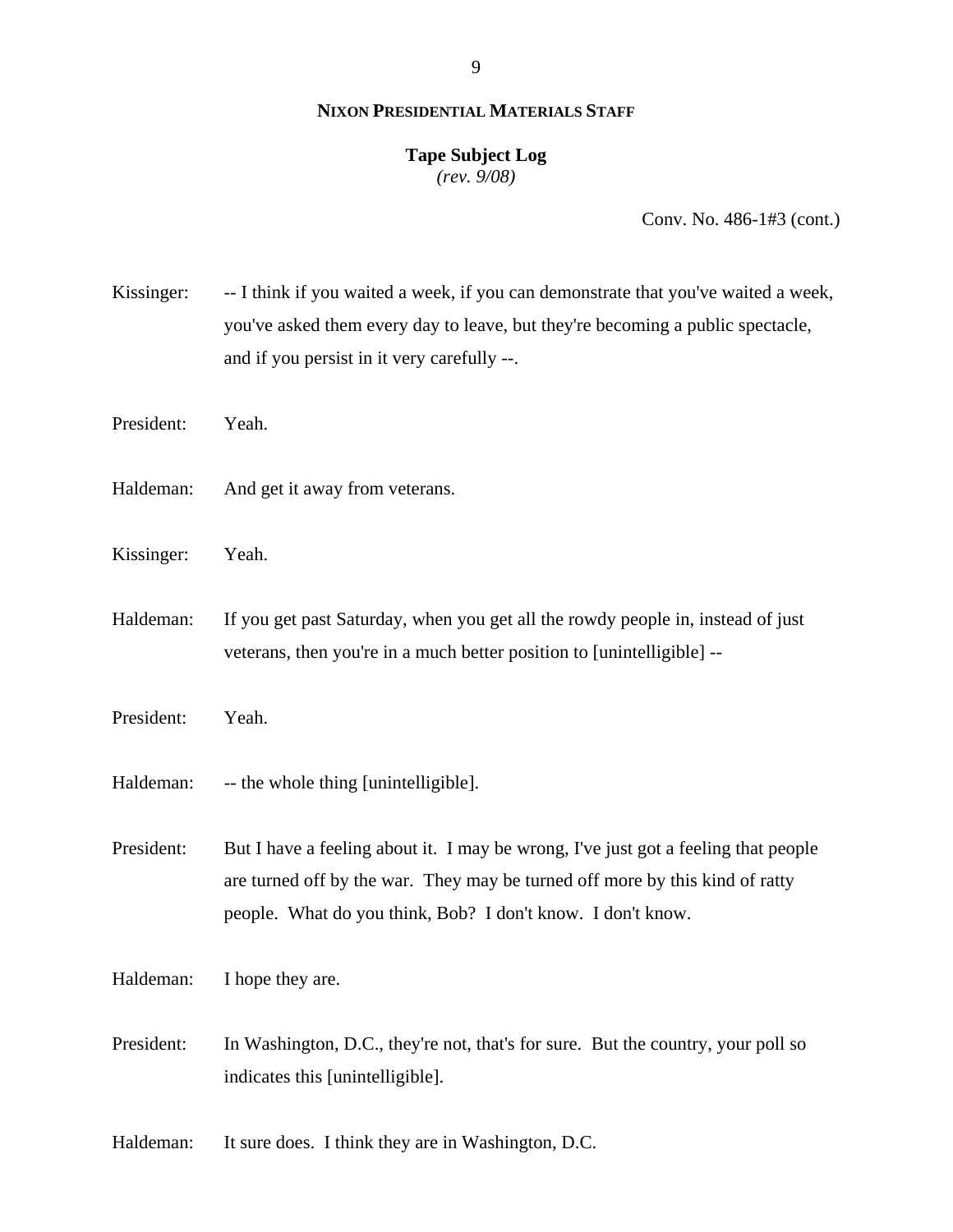#### **Tape Subject Log**

*(rev. 9/08)*

## Transcript #4: Part of a conversation among President Nixon, H. R. ("Bob") Haldeman, and Henry A. Kissinger in the Oval Office between 9:41 am and 10:07 am on April 22, 1971.

Conversation No. 486-1#4

- President: The, the, the demonstrating thing is just a-, the press is so, so desperately trying to show only the, the good-looking ones, aren't they?
- Kissinger: But they can't succeed.
- Haldeman: Not really.
- Kissinger: There aren't any good-looking one --
- President: The picture, this morning in the Post, they had two guys that were shaved in the front row, I noticed, but their --.
- Kissinger: -- but th-th-that absurd Marine who looks as, who always wears his full-dress uniform, and I swear he looks as if he were from the Civil War. [laughs] He looks absolutely absurd.
- Haldeman: It's, it's a --.
- Kissinger: In fact, I thought it was an advertisement.
- Haldeman: I don't know, maybe we're kidding, maybe we're kidding ourselves, but I just can't --
- President: Uh, we don't kid ourselves.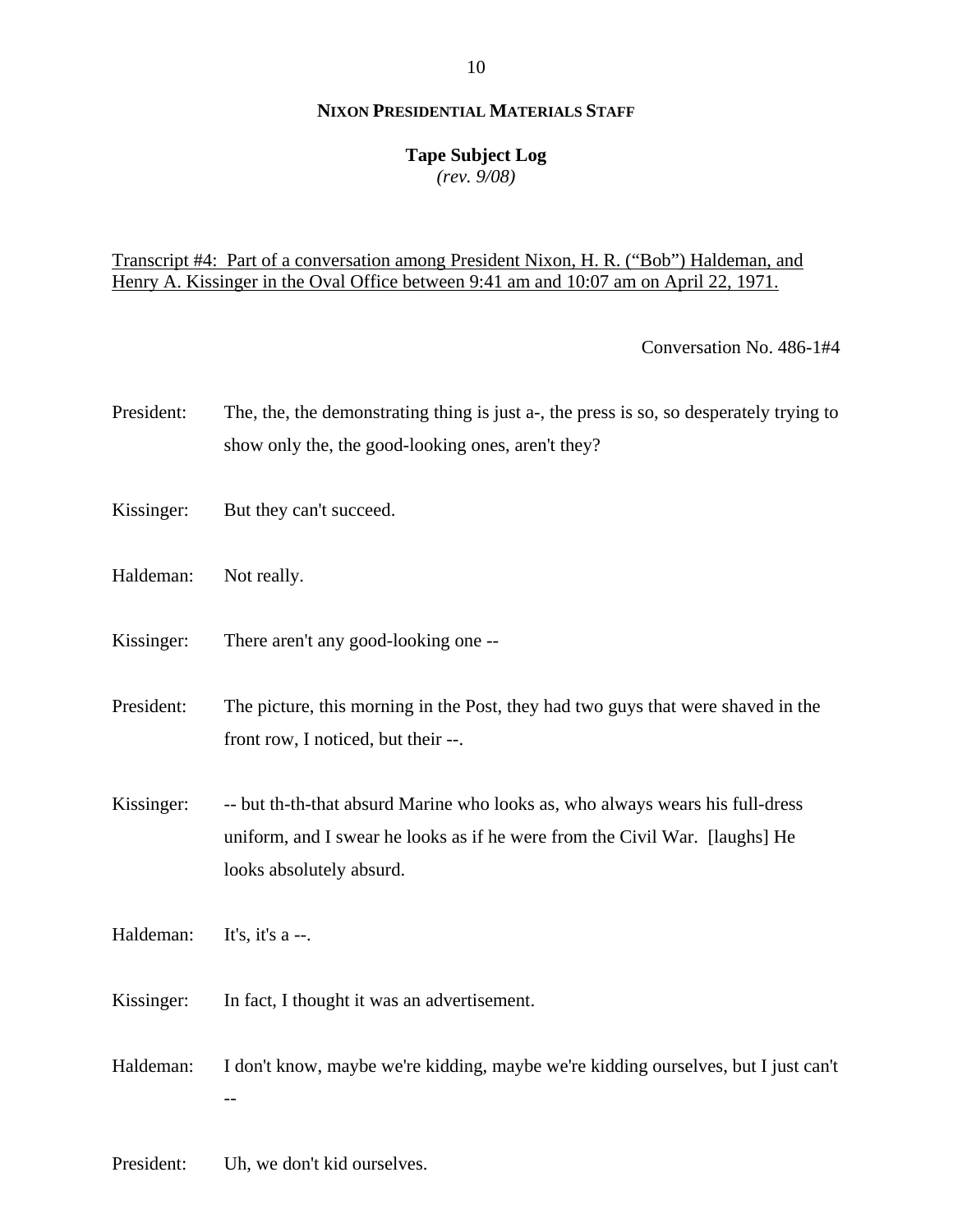## **Tape Subject Log**

*(rev. 9/08)*

Conv. No. 486-1#4 (cont.)

Haldeman: I--I--I just can't see that, that this is gonna be par-, [unintelligible].

President: Whether we, whether we kid ourselves or not, we've, now are on a course and we've got to see it through, come hell or high water. That's it.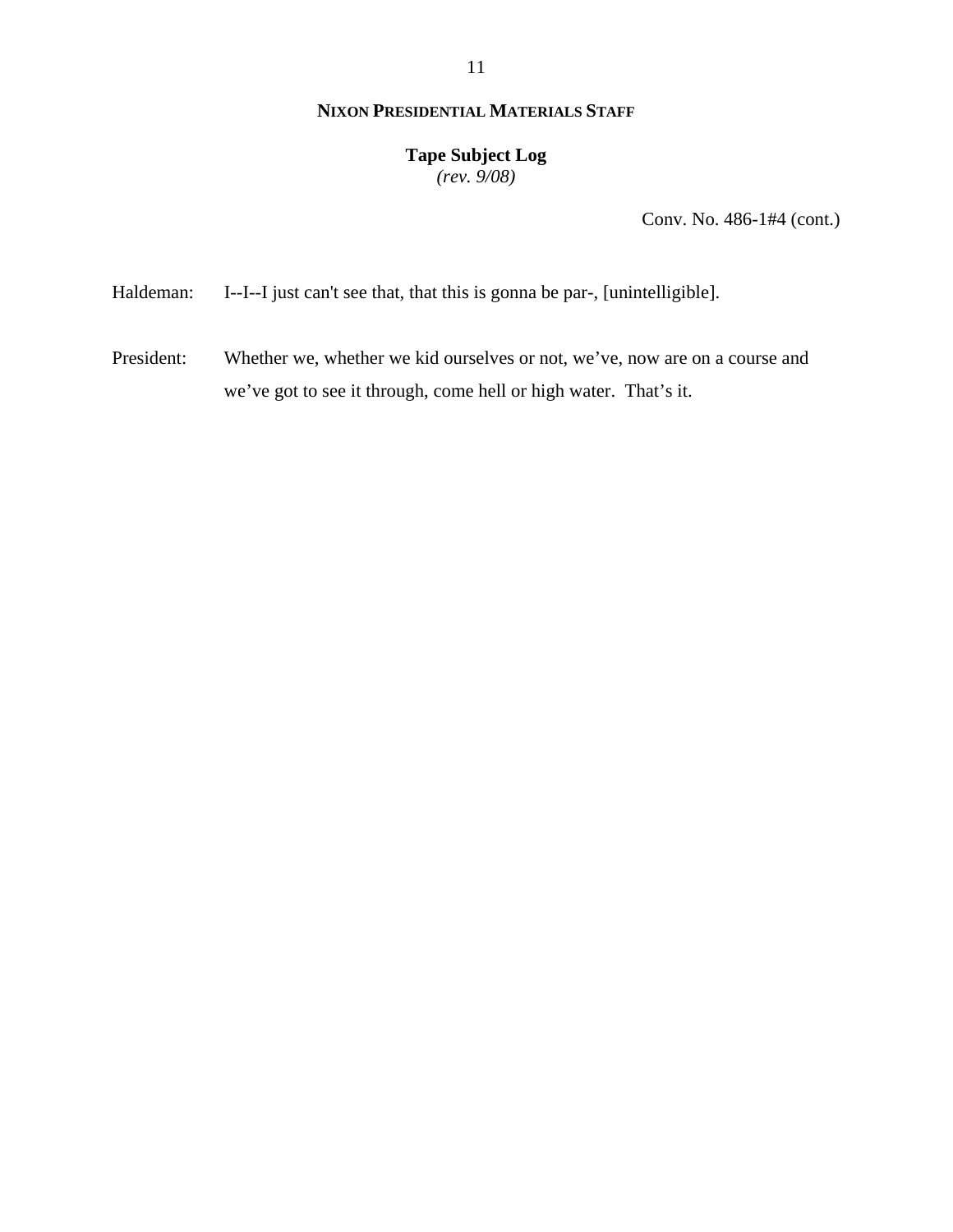#### **Tape Subject Log**

*(rev. 9/08)*

Transcript #5: Part of a conversation among President Nixon, H. R. ("Bob") Haldeman, Anne L. Armstrong, and Robert J. Dole in the Oval Office between 10:07 am and 10:40 am on April 22, 1971.

Conversation No. 486-1#5

- Haldeman: Did you see that Texas lady on TV last night, on the Capitol steps?
- Armstrong: No, I didn't.
- President: Oh, it's a great story.
- Haldeman: She was just great!
- Armstrong: Tell me about it.
- Haldeman: Ordinary, middle-aged, an ordinary-looking woman who was up there on the Hill, and these veterans were up, you know, these ratty-looking people, horsing around up there, and she said, "Could I say something?" and they, and they gave her the microphone and they thought she was going to give an antiwar speech or something. And she got up, she was right on the brink of emotional breakdown --
- President: Going to pieces down there.
- Haldeman: -- but, but not quite, she didn't cry, and she didn't break down, but she was, you could see, she was controlling herself and she did. She got high-pitched and loud and she said, "I'm a taxpayer and I pay a lot of money in taxes to support you people. Why don't you get out of here and go to work?"